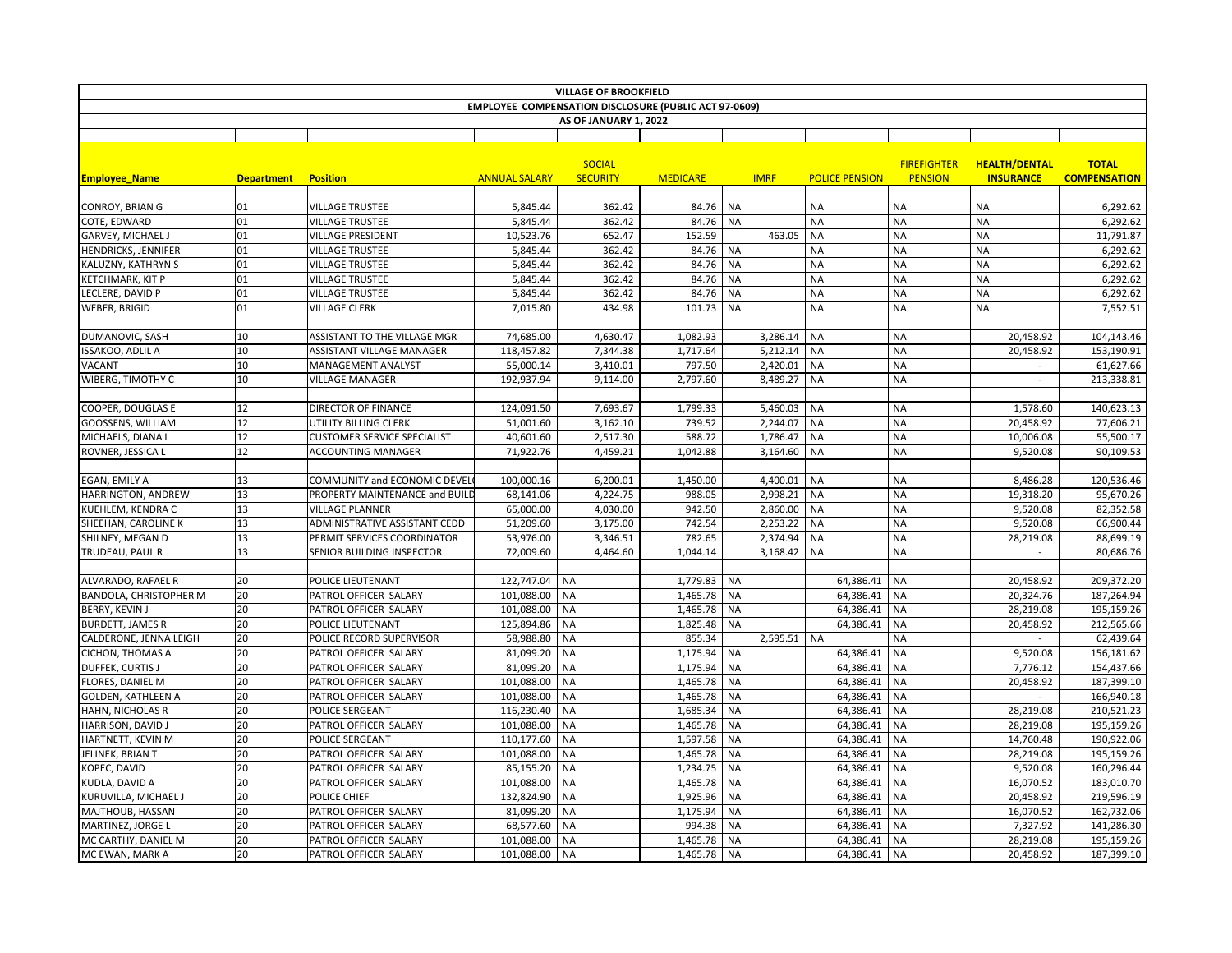|                           |                   |                               |                                                              | <b>VILLAGE OF BROOKFIELD</b>     |                 |           |             |                       |                                      |                                          |                                     |
|---------------------------|-------------------|-------------------------------|--------------------------------------------------------------|----------------------------------|-----------------|-----------|-------------|-----------------------|--------------------------------------|------------------------------------------|-------------------------------------|
|                           |                   |                               | <b>EMPLOYEE COMPENSATION DISCLOSURE (PUBLIC ACT 97-0609)</b> |                                  |                 |           |             |                       |                                      |                                          |                                     |
|                           |                   |                               |                                                              | AS OF JANUARY 1, 2022            |                 |           |             |                       |                                      |                                          |                                     |
|                           |                   |                               |                                                              |                                  |                 |           |             |                       |                                      |                                          |                                     |
| <b>Employee Name</b>      | <b>Department</b> | <b>Position</b>               | <b>ANNUAL SALARY</b>                                         | <b>SOCIAL</b><br><b>SECURITY</b> | <b>MEDICARE</b> |           | <b>IMRF</b> | <b>POLICE PENSION</b> | <b>FIREFIGHTER</b><br><b>PENSION</b> | <b>HEALTH/DENTAL</b><br><b>INSURANCE</b> | <b>TOTAL</b><br><b>COMPENSATION</b> |
|                           |                   |                               |                                                              |                                  |                 |           |             |                       |                                      |                                          |                                     |
| CONROY, BRIAN G           | 01                | <b>VILLAGE TRUSTEE</b>        | 5,845.44                                                     | 362.42                           | 84.76           | <b>NA</b> |             | <b>NA</b>             | <b>NA</b>                            | <b>NA</b>                                | 6,292.62                            |
| COTE, EDWARD              | 01                | <b>VILLAGE TRUSTEE</b>        | 5,845.44                                                     | 362.42                           | 84.76           | <b>NA</b> |             | <b>NA</b>             | <b>NA</b>                            | <b>NA</b>                                | 6,292.62                            |
| <b>GARVEY, MICHAEL J</b>  | 01                | <b>VILLAGE PRESIDENT</b>      | 10,523.76                                                    | 652.47                           | 152.59          |           | 463.05      | <b>NA</b>             | <b>NA</b>                            | <b>NA</b>                                | 11,791.87                           |
| MC GRATH, ROBERT          | 20                | PATROL OFFICER SALARY         | 101,088.00                                                   | <b>NA</b>                        | 1,465.78        | <b>NA</b> |             | 64,386.41             | <b>NA</b>                            | 20,458.92                                | 187,399.10                          |
| MIHALIK, JAMES M          | 20                | <b>POLICE LIEUTENANT</b>      | 125,894.86                                                   | <b>NA</b>                        | 1,825.48        | <b>NA</b> |             | 64,386.41             | NA                                   | 20,458.92                                | 212,565.66                          |
| PALOS, ROBERT H           | 20                | POLICE SERGEANT               | 116,230.40                                                   | <b>NA</b>                        | 1,685.34        | <b>NA</b> |             | 64,386.41             | <b>NA</b>                            | 20,458.92                                | 202,761.07                          |
| PATON, RAYMOND J          | 20                | POLICE SERGEANT               | 116,230.40                                                   | <b>NA</b>                        | 1,685.34        | <b>NA</b> |             | 64,386.41             | <b>NA</b>                            | 20,458.92                                | 202,761.07                          |
| REED, CHARLES D           | 20                | PATROL OFFICER SALARY         | 85,155.20                                                    | <b>NA</b>                        | 1,234.75        | <b>NA</b> |             | 64,386.41             | <b>NA</b>                            | 20,458.92                                | 171,235.28                          |
| REYES, ANTHONY A          | 20                | PATROL OFFICER SALARY         | 101,088.00                                                   | <b>NA</b>                        | 1,465.78        | <b>NA</b> |             | 64,386.41             | <b>NA</b>                            | 27,796.08                                | 194,736.26                          |
| ROCHE, DANIEL P           | 20                | PATROL OFFICER SALARY         | 101,088.00                                                   | <b>NA</b>                        | 1,465.78        | <b>NA</b> |             | 64,386.41             | <b>NA</b>                            |                                          | 166,940.18                          |
| <b>SCHREIBER, TERRY S</b> | 20                | <b>DEPUTY POLICE CHIEF</b>    | 128,965.72                                                   | <b>NA</b>                        | 1,870.00        | <b>NA</b> |             | 64,386.41             | <b>NA</b>                            | 28,219.08                                | 223,441.21                          |
| VALUS, BRANDON            | 20                | PATROL OFFICER SALARY         | 68,577.60                                                    | <b>NA</b>                        | 994.38          | <b>NA</b> |             | 64,386.41             | <b>NA</b>                            | 14,606.88                                | 148,565.26                          |
| VARGAS, FREDDY            | 20                | PATROL OFFICER SALARY         | 81,099.20                                                    | <b>NA</b>                        | 1,175.94        | <b>NA</b> |             | 64,386.41             | <b>NA</b>                            | 16,070.52                                | 162,732.06                          |
| WEBB, LORI A              | 20                | POLICE RECORD SUPERVISOR      | 68,494.40                                                    | 4,246.65                         | 993.17          |           | 3,013.75 NA |                       | <b>NA</b>                            | 7,776.12                                 | 84,524.10                           |
| WEISSGERBER, EDWARD J     | 20                | PATROL OFFICER SALARY         | 101,088.00                                                   | <b>NA</b>                        | 1,465.78        | <b>NA</b> |             | 64,386.41             | <b>NA</b>                            | 28,219.08                                | 195,159.26                          |
| ZEMAN, ANTHONY J          | 20                | PATROL OFFICER SALARY         | 101,088.00                                                   | <b>NA</b>                        | 1,465.78        | <b>NA</b> |             | 64,386.41             | <b>NA</b>                            | 28,219.08                                | 195,159.26                          |
| ADAMS, JAMES C            | 25                | <b>FIRE CHIEF</b>             | 127,966.02                                                   | <b>NA</b>                        | 1,855.51        | <b>NA</b> |             | <b>NA</b>             | 52,460.42                            | 28,219.08                                | 210,501.03                          |
| ANDEL, DAVID .            | 25                | <b>FIREFIGHTER PARAMEDIC</b>  | 101,169.90                                                   | <b>NA</b>                        | 1,466.96        | <b>NA</b> |             | <b>NA</b>             | 52,460.42                            | 28,219.08                                | 183,316.36                          |
| <b>BALDWIN, BRIAN K</b>   | 25                | <b>FIRE CAPTAIN</b>           | 122,031.26                                                   | <b>NA</b>                        | 1,769.45        | <b>NA</b> |             | <b>NA</b>             | 52,460.42                            | 28,219.08                                | 204,480.21                          |
| BALSIGER, DANIEL C        | 25                | <b>FIREFIGHTER PARAMEDIC</b>  | 101,169.90                                                   | <b>NA</b>                        | 1,466.96        | <b>NA</b> |             | <b>NA</b>             | 52,460.42                            | 28,219.08                                | 183,316.36                          |
| <b>BAUMRUCK, JASON T</b>  | 25                | <b>FIREFIGHTER PARAMEDIC</b>  | 101,169.90                                                   | <b>NA</b>                        | 1,466.96        | NA        |             | <b>NA</b>             | 52,460.42                            | 1,578.60                                 | 156,675.88                          |
| DUBIK, MATTHEW P          | 25                | <b>FIRE CAPTAIN</b>           | 122,031.26                                                   | <b>NA</b>                        | 1,769.45        | <b>NA</b> |             | <b>NA</b>             | 52,460.42                            | 20,458.92                                | 196,720.05                          |
| DUBIN, RICHARD            | 25                | FIREFIGHTER PARAMEDIC         | 101,169.90                                                   | <b>NA</b>                        | 1,466.96        | <b>NA</b> |             | <b>NA</b>             | 52,460.42                            | 28,219.08                                | 183,316.36                          |
| FISHER, MARC S            | 25                | <b>FIREFIGHTER PARAMEDIC</b>  | 101,169.90                                                   | <b>NA</b>                        | 1,466.96        | <b>NA</b> |             | <b>NA</b>             | 52,460.42                            | 28,219.08                                | 183,316.36                          |
| JIMENEZ, CARLOS           | 25                | FIREFIGHTER PARAMEDIC         | 101,169.90                                                   | <b>NA</b>                        | 1,466.96        | <b>NA</b> |             | <b>NA</b>             | 52,460.42                            | 1,578.60                                 | 156,675.88                          |
| KLOSS, BRIAN W            | 25                | <b>FIRE LIEUTENANT</b>        | 116,345.84                                                   | <b>NA</b>                        | 1,687.01        | <b>NA</b> |             | <b>NA</b>             | 52,460.42                            | 15,422.52                                | 185,915.80                          |
| MC BRIEN, PATRICK         | 25                | <b>FIRE LIEUTENANT</b>        | 116,345.84                                                   | <b>NA</b>                        | 1,687.01        | <b>NA</b> |             | <b>NA</b>             | 52,460.42                            | 15,234.24                                | 185,727.52                          |
| MC MAHON, MATTHEW         | 25                | <b>FIREFIGHTER PARAMEDIC</b>  | 101,169.90                                                   | <b>NA</b>                        | 1,466.96        | <b>NA</b> |             | <b>NA</b>             | 52,460.42                            | 9,520.08                                 | 164,617.36                          |
| PACYGA, BRADLEY N         | 25                | <b>FIREFIGHTER PARAMEDIC</b>  | 101,169.90                                                   | <b>NA</b>                        | 1,466.96        | <b>NA</b> |             | <b>NA</b>             | 52,460.42                            | 28,219.08                                | 183,316.36                          |
| POLLARD, MARK R           | 25                | <b>FIREFIGHTER PARAMEDIC</b>  | 92,494.22                                                    | <b>NA</b>                        | 1,341.17        | <b>NA</b> |             | <b>NA</b>             | 52,460.42                            | 19,318.20                                | 165,614.01                          |
| POSKUS, DAVID J           | 25                | <b>FIREFIGHTER PARAMEDIC</b>  | 101,169.90                                                   | <b>NA</b>                        | 1,466.96        | <b>NA</b> |             | <b>NA</b>             | 52,460.42                            | 9,520.08                                 | 164,617.36                          |
| PROCH, WESLEY             | 25                | <b>FIREFIGHTER PARAMEDIC</b>  | 68,638.44                                                    | ΝA                               | 995.26          | <b>NA</b> |             | <b>NA</b>             | 52,460.42                            | 19,318.20                                | 141,412.32                          |
| ROMEO, CHARLES E          | 25                | FIREFIGHTER PARAMEDIC         | 101,169.90                                                   | <b>NA</b>                        | 1,466.96        | <b>NA</b> |             | <b>NA</b>             | 52,460.42                            | 28,219.08                                | 183,316.36                          |
| SHAMASKO JR, ROBERT L     | 25                | <b>FIRE CAPTAIN</b>           | 122,031.26                                                   | <b>NA</b>                        | 1,769.45        | <b>NA</b> |             | <b>NA</b>             | 52,460.42                            | 19,318.20                                | 195,579.33                          |
| TESKA, MICHAEL J          | 25                | <b>FIRE LIEUTENANT</b>        | 110,275.36                                                   | <b>NA</b>                        | 1,598.99        | <b>NA</b> |             | <b>NA</b>             | 52,460.42                            | 28,219.08                                | 192,553.85                          |
| WITTEMAN, NICHOLAS G      | 25                | <b>FIREFIGHTER PARAMEDIC</b>  | 101,169.90                                                   | <b>NA</b>                        | 1,466.96        | <b>NA</b> |             | <b>NA</b>             | 52,460.42                            | 20,458.92                                | 175,556.20                          |
| WONSOWSKI, KEITH R        | 25                | FIREFIGHTER PARAMEDIC         | 101,169.90                                                   | <b>NA</b>                        | 1,466.96        | <b>NA</b> |             | <b>NA</b>             | 52,460.42                            | 16,070.52                                | 171,167.80                          |
|                           |                   |                               |                                                              |                                  |                 |           |             |                       |                                      |                                          |                                     |
| BRETZ, MICHAEL J          | 30                | <b>STREETS FOREMAN</b>        | 86,860.80                                                    | 5,385.37                         | 1,259.48        |           | 3,821.88    | <b>NA</b>             | <b>NA</b>                            | 20,458.92                                | 117,786.45                          |
| DIGAN, SEAN D             | 30                | <b>MAINTENANCE WORKER I</b>   | 55,452.80                                                    | 3,438.07                         | 804.07          |           | 2,439.92    | <b>NA</b>             | <b>NA</b>                            | 7,776.12                                 | 69,910.98                           |
| FRAGA, VINCENT M          | 30                | MAINTENANCE WORKER II         | 69,222.40                                                    | 4,291.79                         | 1,003.72        |           | 3,045.79    | <b>NA</b>             | <b>NA</b>                            | 15,422.52                                | 92,986.22                           |
| FRON, JOHN J              | 30                | <b>MECHANIC</b>               | 69,825.60                                                    | 4,329.19                         | 1,012.47        |           | 3,072.33    | <b>NA</b>             | <b>NA</b>                            | 7,776.12                                 | 86,015.70                           |
| HAYNES, SPELMON           | 30                | <b>MAINTENANCE WORKER III</b> | 78,894.40                                                    | 4,891.45                         | 1,143.97        |           | 3,471.35    | <b>NA</b>             | <b>NA</b>                            | 7,776.12                                 | 96,177.30                           |
| JANUSZ, VICTOR H          | 30                | <b>FORESTRY FOREMAN</b>       | 86,860.80                                                    | 5,385.37                         | 1,259.48        |           | 3,821.88    | <b>NA</b>             | <b>NA</b>                            | 20,458.92                                | 117,786.45                          |
| MC DONALD, TRAVIS R       | 30                | <b>MAINTENANCE WORKER I</b>   | 58,198.40                                                    | 3,608.30                         | 843.88          |           | 2,560.73    | <b>NA</b>             | <b>NA</b>                            | 7,776.12                                 | 72,987.43                           |